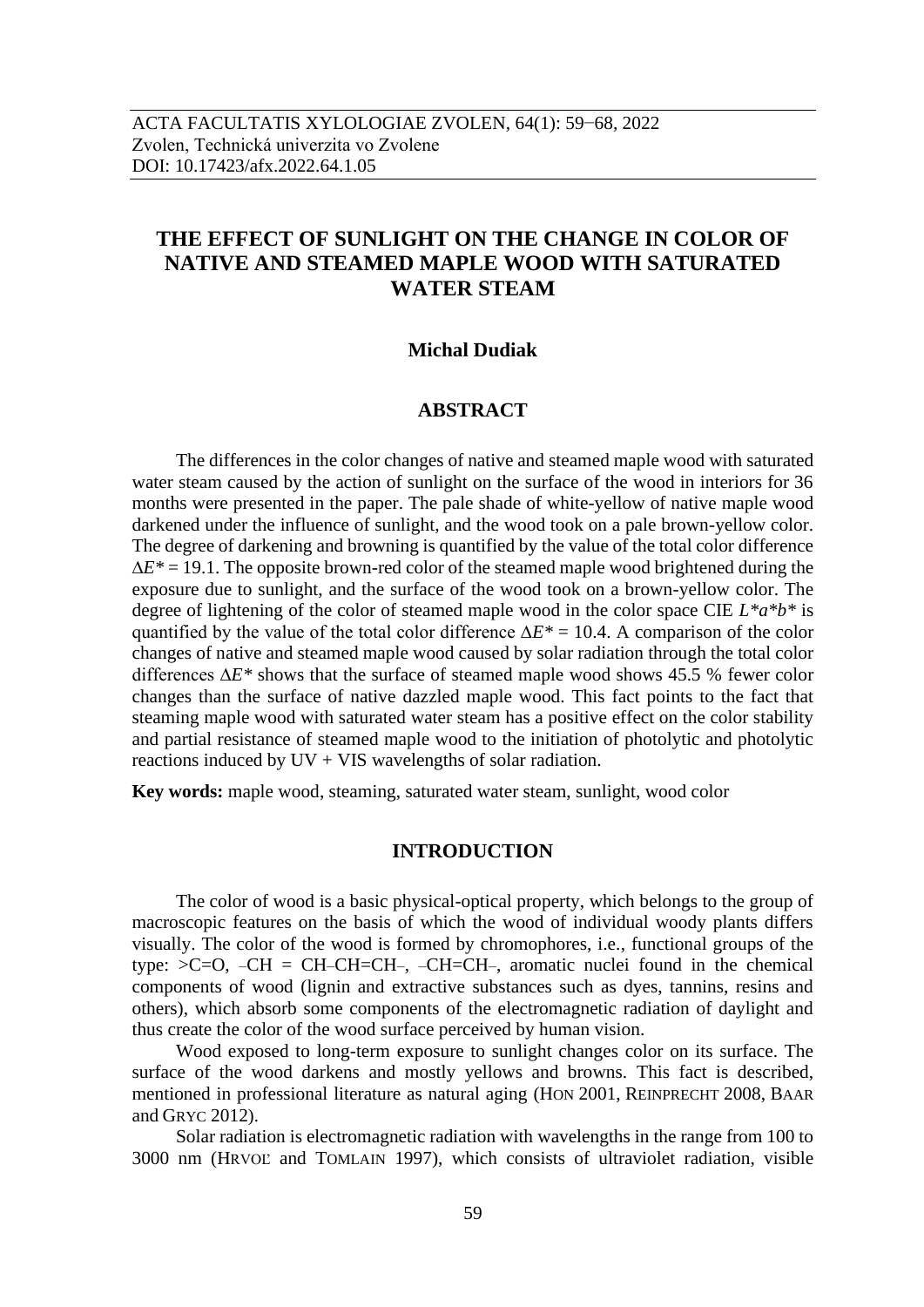radiation (light) and infrared radiation. Ultraviolet radiation (UV) with wavelengths of 100 – 380 nm makes up about 2 % of the daylight spectrum. According to the effect of UV radiation on biological materials and their effects on these materials, UV radiation is divided into: UV-A radiation with a wavelength of 320 – 380 nm, UV-B radiation with a wavelength of 280 – 320 nm and UV-C radiation with a wavelength below 280 nm. The spectrum of UV radiation falls on the Earth's surface from solar radiation, which is made up of 90 – 99 % UV-A radiation and  $1 - 10$  % UV-B radiation. The most dangerous UV-C radiation is completely absorbed by the atmosphere. The visible light spectrum, referred to as VIS with wavelengths from 380 to 780 nm, represents approximately 49 % of the daylight spectrum. The rest consists of infrared IR radiation with wavelengths of 780 – 3000 nm. The wavelengths of visible and infrared radiation are absorbed or reflected by the wood surface. The reflected wavelengths of the visible spectrum allow a person to perceive its color when looking at a given object. The absorbed wavelengths of infrared solar radiation change to heat on the surface (HRVOĽ and TOMLAIN 1997).

 $UV + VIS$  components of solar radiation upon impact on the wood surface initiate photodegradation processes of wood (photolytic and photooxidation reactions with lignin, polysaccharides and accessory substances of wood). Of the chemical components of wood, lignin is the most subjected to photodegradation  $5 - 20$  % and 2 % of the accessory substance GANDELOVÁ *et al.* (2009). These reactions cleave both lignin macromolecules with the simultaneous formation of phenolic hydroperoxides, free radicals, carbonyl and carboxyl groups, as well as polysaccharides into polysaccharides with a lower degree of polymerization to form carbonyl, carboxyl groups and gaseous products  $(CO, CO<sub>2</sub>, H<sub>2</sub>)$  (HON 2001, PERSZE and TOLVAJ 2012, BAAR and GRYC 2012, DENES and LANG 2013, GEFFERTOVÁ *et al.* 2018.

The aim of this work is to compare the effect of solar radiation on the surface of thermally treated maple wood with saturated steam (steaming) and native (unsteamed) maple wood. Through changes in the coordinates *L\**, *a\*, b\** of the color space CIE *L\*a\*b\** and the total color difference *∆E\*,* the surface color changes of native and thermally treated maple wood caused by UV + VIS components of solar radiation are evaluated.

#### **MATERIALS AND METHODS**

Blanks with the dimensions of  $32 \times 60 \times 600$  mm made of maple wood had moisture content  $w_p = 57.8 \pm 4.8$  % and they were divided into 2 groups. The first group of blanks were not thermally steamed prior to drying. The blanks of the second group were steamed with saturated water steam at a temperature of  $t = 135 \pm 2.5$  °C in order to modify the color of the maple wood to a dark red color. Steaming was performed in an APDZ 240 pressure autoclave (Himmasch AD, Haskovo, Bulgaria) installed at Sundermann s.r.o. Banská Štiavnica (Slovakia). The steaming mode of beech wood with saturated steam is shown in Fig. 1 and technological parameters of the steaming mode are given in Table 1.

| Mode | Temperature of saturated<br>water steam $\lceil \circ C \rceil$ |                    |     | Time of operation [hours] |                    |            |  |
|------|-----------------------------------------------------------------|--------------------|-----|---------------------------|--------------------|------------|--|
|      | $t_{min}$                                                       | $\iota$ <i>max</i> |     | $\tau_1$ -phase I         | $\tau_2$ -phase II | Total time |  |
| Mode | 32.5                                                            |                    | .00 | 6.0                       |                    |            |  |

**Tab. 1 Mode of colour modification of maple wood with saturated water steam.**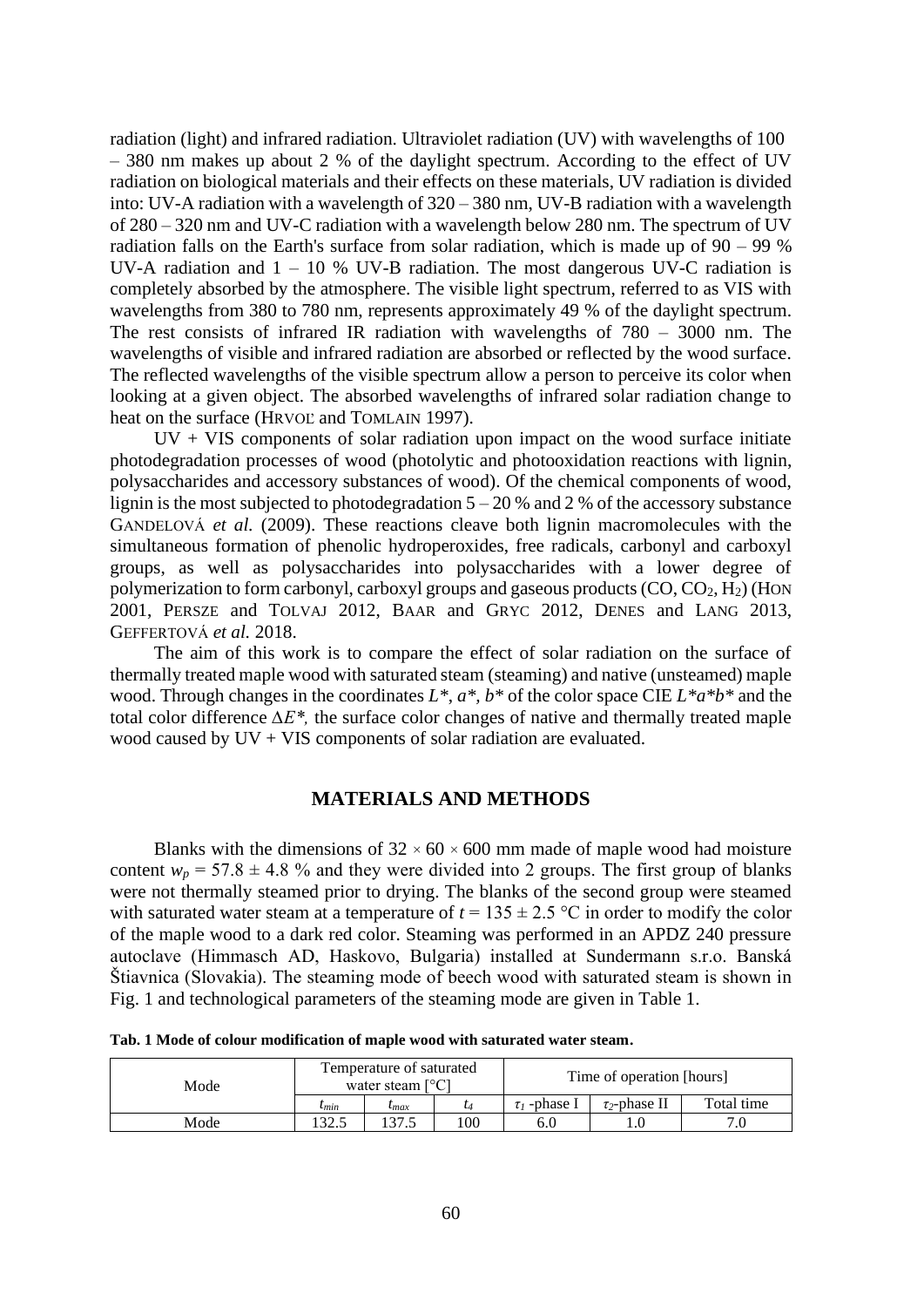

**Fig. 1 Mode of color modification of maple wood with saturated water steam.**

Native and steamed maple blanks were dried by a low-temperature drying mode (DZURENDA 2020) preserving the original wood color to moisture content  $w_k = 12 \pm 0.5$  % in a conventional hot air dryer: KC 1/50 (SUSAR s.r.o).

The samples with dimensions:  $20 \times 50 \times 400$  mm were produced from dried unsteamed and steamed maple wood blanks. The planed surface of unsteamed and steamed maple wood samples was exposed at an angle of 45° to daylight in the northern temperate zone - Slovakia locality for 36 months. Indoor temperature and relative humidity during exposure was  $t = 20$  $\pm 2.5$  °C,  $\varphi$  = 50  $\pm$  10 %.

The average density of incident solar radiation in Slovakia is  $1100 \text{ kWh/m}^2$  per year. The intensity of the sun rays changes throughout the year. The highest intensity of solar radiation is in the summer months of June and July when it reaches a value of 5.9 to 6.0 kWh/m<sup>2</sup> per day. During the autumn, the intensity of sunlight decreases and the lowest one is during winter. In December, the intensity of solar radiation is the weakest with an approximate value of 1.7 kWh/ $m<sup>2</sup>$  per day.

The surface color of the maple samples before and during the exposure was evaluated in the color space CIE *L\*a\*b\** at monthly intervals using a Color reader CR-10 colorimeter (Konica Minolta, Japan). A D65 light source and an 8 mm diameter optical scanning aperture were used.

The total color difference Δ*E\** of the maple wood surface color change during the 36 month exposure to sunlight was determined according to the following ISO 11 664-4 equation:

$$
\Delta E^* = \sqrt{\left(L_2^* - L_1^*\right)^2 + \left(a_2^* - a_1^*\right)^2 + \left(b_2^* - b_1^*\right)^2} \tag{1}
$$

Where:  $L^*$ ,  $a^*$ ,  $b^*$  the coordinates of the color space CIE  $L^*a^*b^*$  on the surface of the dried, milled maple wood before exposure,

 $L^*_{2}$ ,  $a^*_{2}$ ,  $b^*_{2}$  the coordinates of the color space CIE  $L^*a^*b^*$  on the surface of the dried, milled maple wood during exposure.

The measured values on the luminance coordinate *L\** and the chromaticity coordinates *a\**, *b\**, as well as the calculated values of the total color differences Δ*E\** during the observed exposure periods were statistically and graphically evaluated using EXCEL and STATISTICA 12 programs (V12.0 SP2, USA).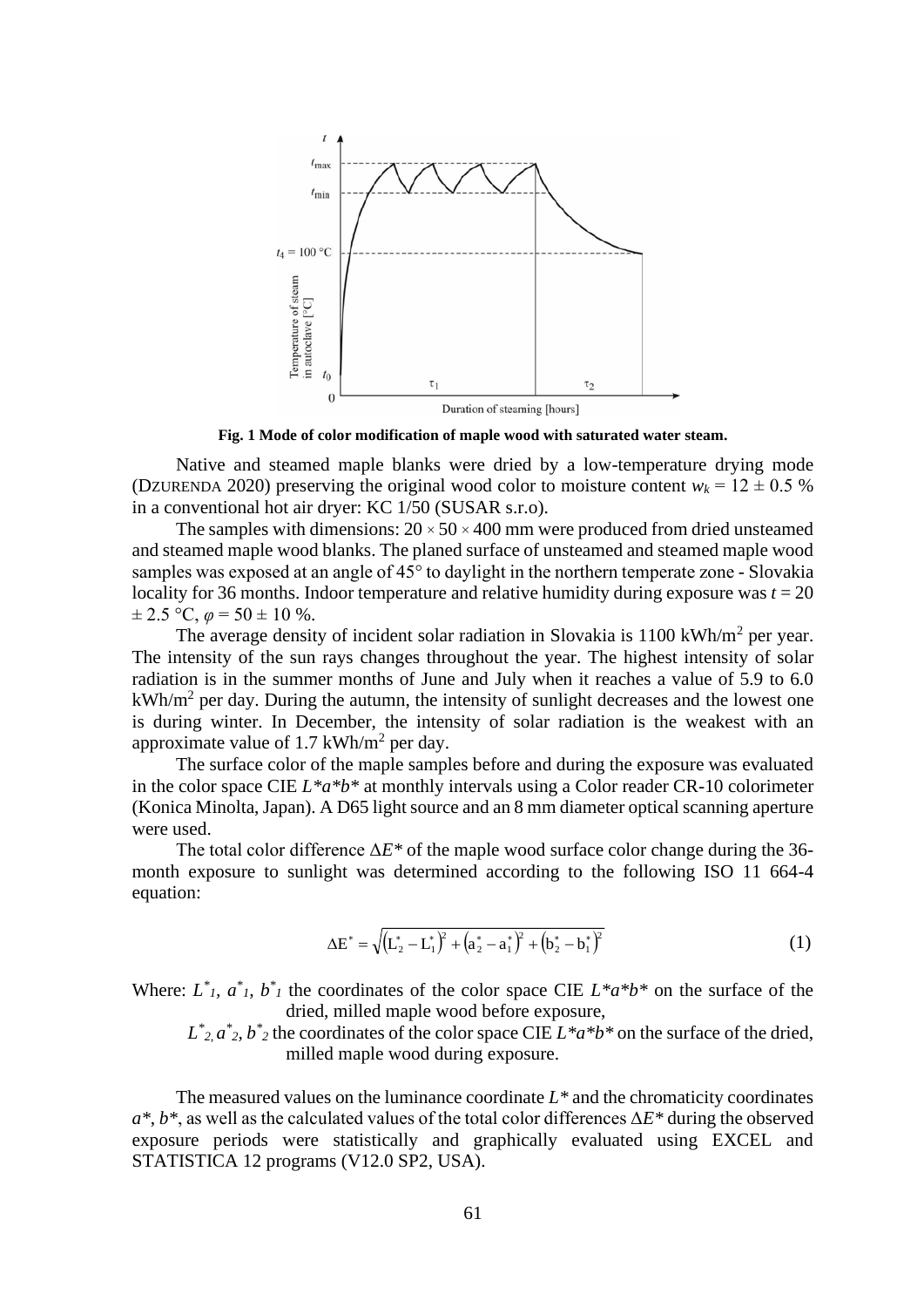#### **RESULTS AND DISCUSSION**

Maple wood, according to (MAKOVINY 2010, KLEMENT *et al.* 2010), has a white color, or pale shade of white-yellow color. In the steaming process, as reported by: (TREBULA 1986, DZURENDA 2018, BANSKI and DUDIAK 2019, DZURENDA and DUDIAK 2020, VIDHOLDOVÁ and SLABEJOVÁ 2021) depending on the temperature of the saturated water steam and the length of the wood treatment darkens and takes on shades of pale pink-brown to brown-red. Table 2 shows the coordinates of the color space CIE *L\*a\*b\** of native and steamed maple wood at moisture content of  $w = 12$  % on the planed surface before and after 36 months of glare.

| Maple wood      |                                         | Native wood    |                | Thermally treated wood |                |                |  |  |  |
|-----------------|-----------------------------------------|----------------|----------------|------------------------|----------------|----------------|--|--|--|
|                 | Color space coordinates CIE $L^*a^*b^*$ |                |                |                        |                |                |  |  |  |
|                 | $L^*$                                   | $a^*$          | $h*$           | $I*$                   | $a^*$          | $h^*$          |  |  |  |
| Before dazzling | $86.0 \pm 2.6$                          | $5.9 \pm 1.3$  | $16.4 \pm 1.7$ | $60.7 \pm 1.6$         | $12.2 \pm 1.5$ | $18.9 \pm 1.5$ |  |  |  |
| After dazzling  | $70.4 \pm 1.1$                          | $12.8 \pm 0.9$ | $26.8 \pm 0.8$ | $68.5 \pm 0.9$         | $12.0 \pm 0.5$ | $25.9 \pm 0.6$ |  |  |  |

The values of the luminance coordinates *L\** and the chromatic coordinates of red *a\** and yellow *b\** of the color space CIE *L\*a\*b\** of native maple wood given in Table 2 are similar to those given by the authors: (BABIAK *et al.* 2004, MEINTS *et al.* 2017, DZURENDA 2018, KÚDELA *et al*. 2020).

The color of native and steamed maple wood before and after exposure to daylight dazzling is shown in Fig. 2.



**Fig.2 View of maple wood: native before and after exposure; thermally treated before and after exposure.**

The waveforms of the measured values of the maple wood color on the coordinates: *L\*, a\*, b\** of the color space CIE *L\*a\*b\** in individual months, during 36 months of dazzling by the sunlight of daylight are shown in Fig. 3, 4.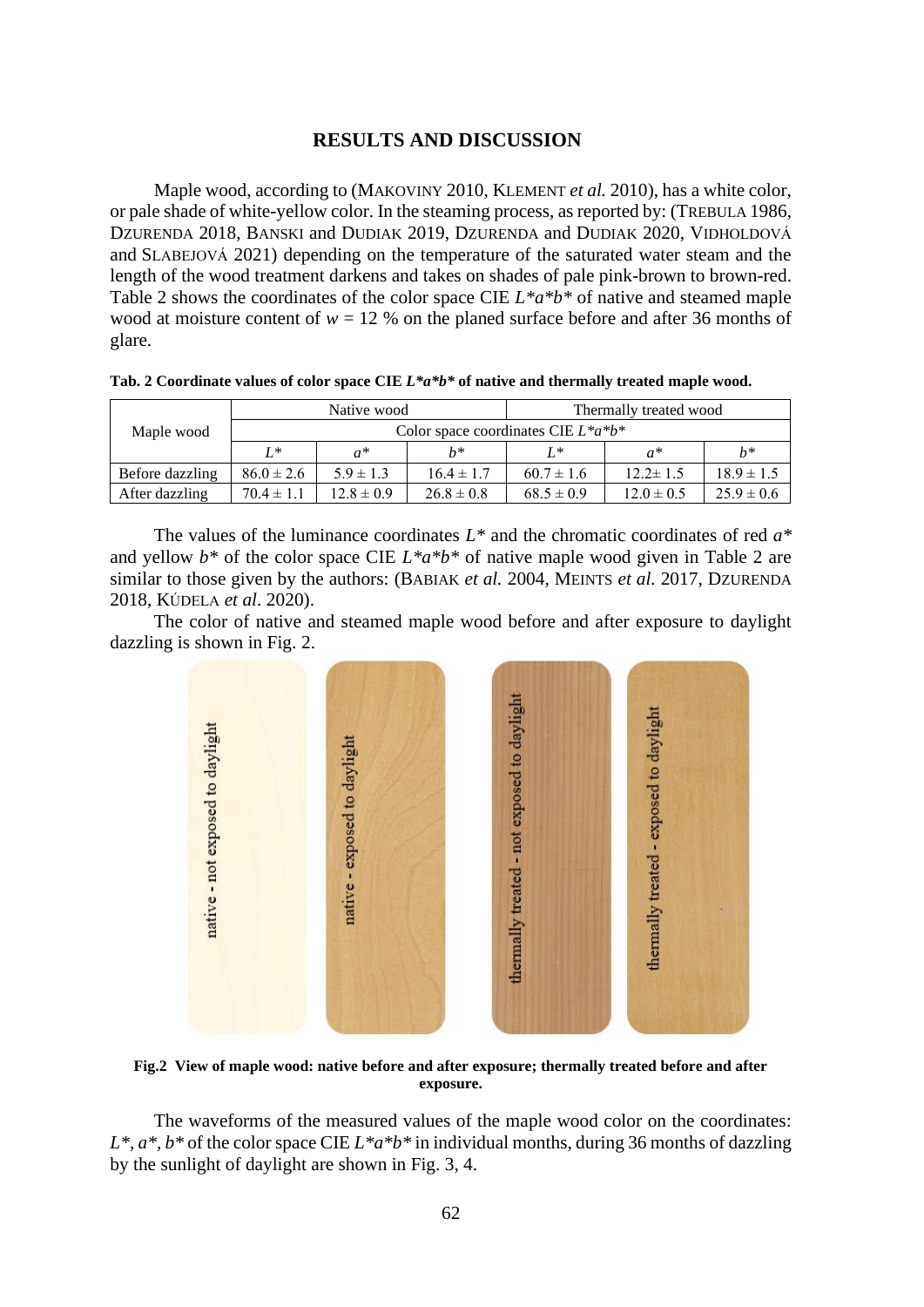

**Fig. 3 Values on the luminance coordinate** *L\** **of dazzling native and thermally treated maple wood over a period of 36 months (October 2018 to October 2021).**



**Fig. 4 Values on chromatic coordinates of red color** *a\** **and yellow color** *b\** **of dazzling native and thermally treated maple wood for 36 months (October 2018 to October 2021).**

The course of the measured values on the light coordinate *L\** and the chromatic coordinates of the color *a\** and the yellow color *b\** in Fig. 3 and 4 during 36 months of dazzling is not smooth. The fluctuations are attributed to the influence of the intensity of solar radiation during the individual seasons, causing photolytic and photooxidative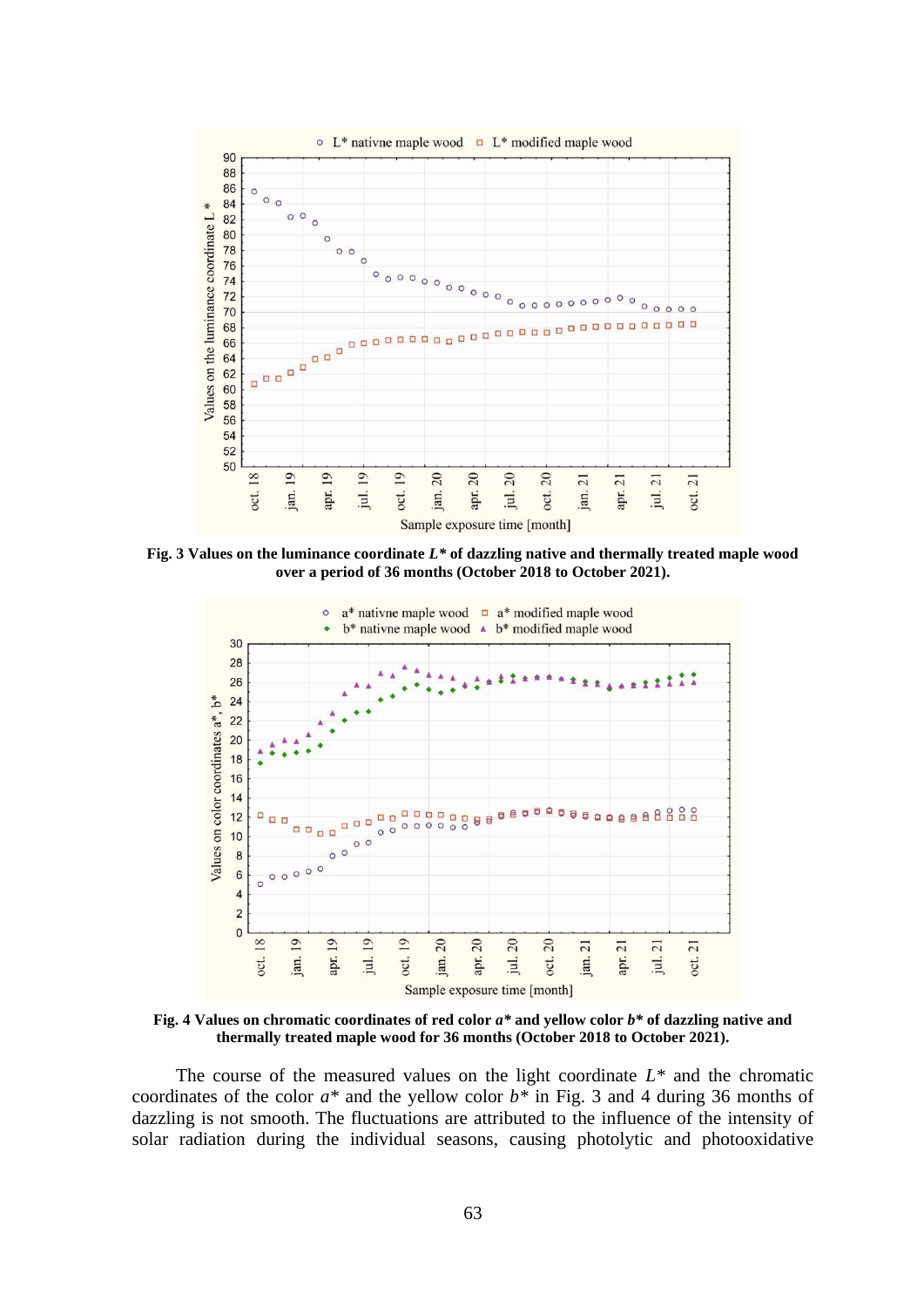reactions of UV radiation with wood. In Fig. 5 and 6 show the magnitudes of changes in the average values of ∆*L\*,* ∆*a\** and ∆*b\** in individual seasons during the exposure.



**Fig. 5 The magnitudes of changes in the values of ∆***L\*,* **∆***a\*,* **∆***b\** **in the color space CIE** *L\*a\*b\** **of native maple wood during the 36-month exposure to sunlight, depending on the season.**



**Fig. 6 Amounts of changes in the values of ∆***L\*,* **∆***a\*,* **∆***b\** **in the color space CIE** *L\*a\*b\** **of steamed maple wood during the 36-month exposure to sunlight, depending on the season.**

In Fig. 7, the degree of color change of the surface of unsteamed and steamed maple wood induced by sunlight over a period of 36 months is documented by the total color difference ∆*E\*.*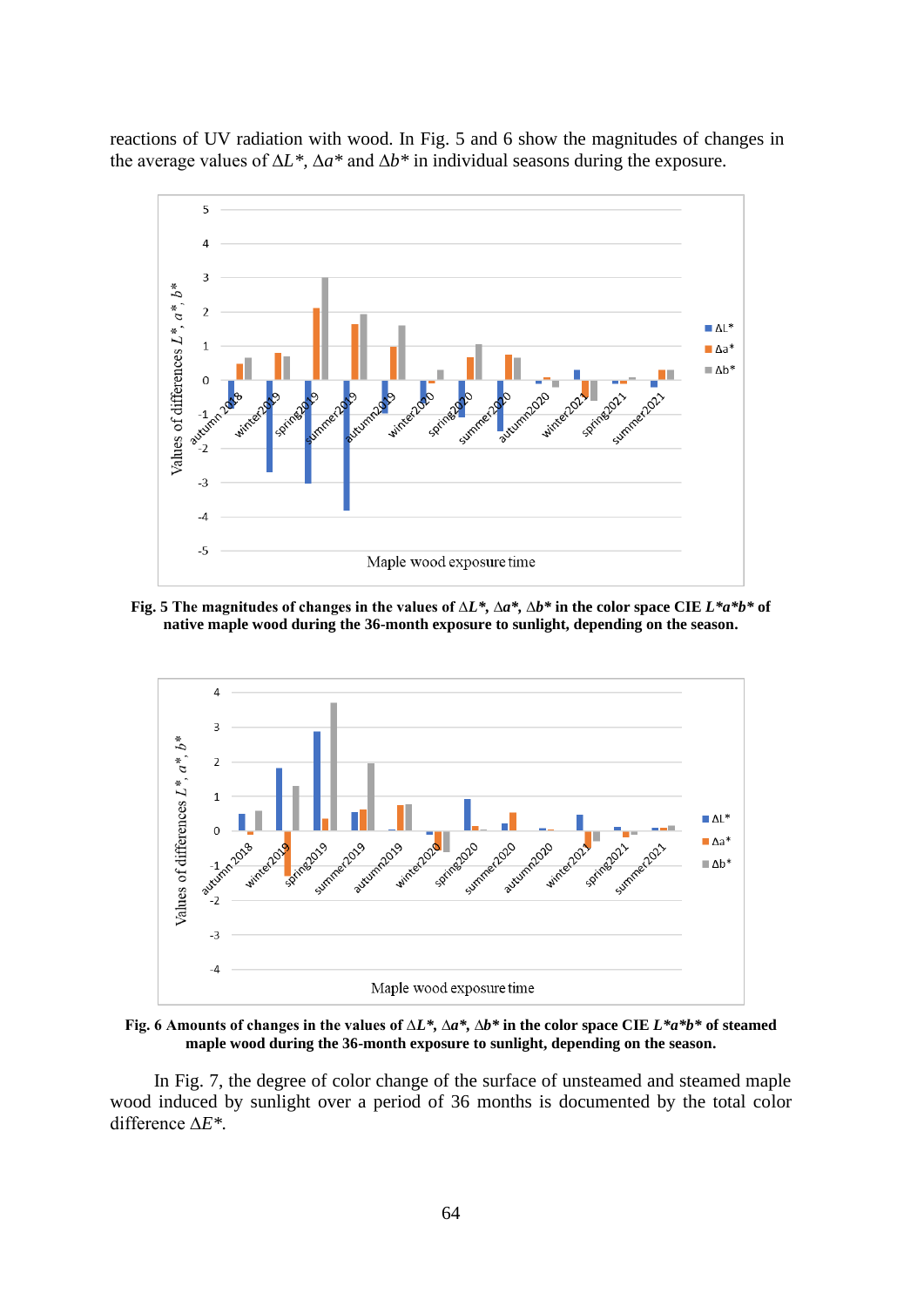

**Fig. 7 Values of the total color difference ∆***E\** **of native and steamed maple wood during 36 months of dazzling (October 2018 to October 2021).**

From the comparison of wood colors in Fig. 2 and the values presented at the *L\*, a\*, b\** coordinates of native and steamed maple wood during the exposure in Fig. 3 and 4 show that while the surface of the native maple wood darkened and browned, the brown-red color on the surface of the porous wood lightened.

The darkening and browning of unsteamed maple wood numerically documents the shift on the luminance coordinate  $L^*$  from the value  $L_0^* = 86.0$  to  $L_{30}^* = 70.4$  i. by the value  $\Delta L^* = -15.6$  and changes in chromatic coordinates: red color  $a^*$  from  $a_0^* = 5.9$  to  $a_{30}^* =$ 12.8 i.e., by value  $\Delta a^* = +6.9$  and yellow *b*<sup>\*</sup> from  $b_0$ <sup>\*</sup> = 16.4 to  $b_{36}$ <sup>\*</sup> = 26.8 i.e., by the value  $\Delta b^* = +10.2$ . The largest darkening of native maple wood occurred during the first year of dazzling, when changes in the luminance coordinate *ΔL\** reached 68.0 % of the total change in luminosity of maple wood caused by  $UV + VIS$  radiation of daylight, in the second year it is 27.5 % and in the third 4.5 %. The browning of native maple wood occurred due to changes in chromatic coordinates: red *a\** and yellow *b\**. The change in the red coordinate in the first year of glare was 72.5 % of the total change ∆*a\*,* in the second year of glare 36.2 % and in the third year 1.3 %. On the yellow coordinate, the change in ∆*b\** in the first year of glare was 63.7 % of the total value of the change in ∆*b\** maple wood, in the second year 35.3 % and in the third year 1.0 %. The changes in the red *a\** and yellow *b\** coordinates of the color space CIE  $L^*a^*b^*$  in the third year, as measured by measurements, are small and, moreover, the different seasons are contradictory, while in winter they show a decrease in both spring and summer in at the time of more intense sunlight their growth. The darkening of wood due to solar radiation is in line with the opinions of experts dealing with changes in the properties of wood due to long-term exposure to sunlight, who state that the surface of wood darkens and mostly yellows and browns (REINPRECHT 2008, CHANG *et al.* 2010, BAAR and GRYC 2012, KÚDELA and KUBOVSKÝ 2016, GEFFERTOVÁ *et al.* 2018, DZURENDA 2020, DZURENDA *et al.* 2020).

Steamed maple wood under the influence of sunlight for 36 months compared to native wood showed the opposite character of the color change, the surface of the wood faded. Visually, this is documented in Fig. 2, as well as the shift on the luminance coordinate *L\** from the value  $L_0^* = 60.7$  to  $L_{36}^* = 68.5$  i.e. on the value  $\Delta L^* = +8.2$  and on the chromatic coordinates: red *a\** by  $a_0^* = 12.2$  to  $a_{36}^* = 12.0$  i.e. by the value  $\Delta a^* = -0.2$  and the yellow color *b\** from the value  $b_0^* = 18.9$  to  $b_{36}^* = 25.9$  i.e. by the value  $\Delta b^* = +7.0$ . On the basis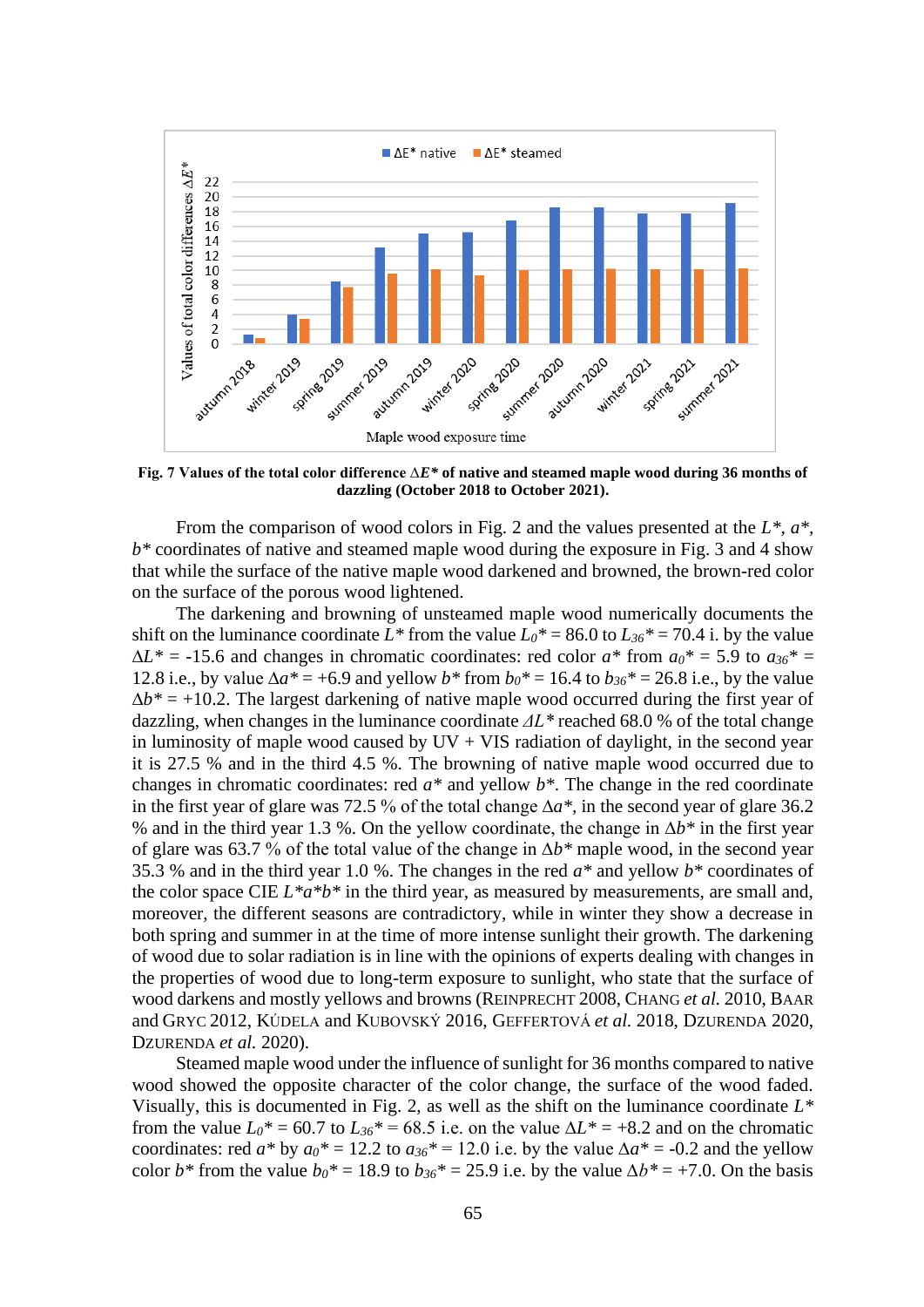of a comparison of individual changes ∆*L\*,* ∆*a\*,* ∆*b\** on the coordinates of the color space CIE *L\*a\*b\** of steamed maple wood caused by exposure to solar radiation with changes ∆*L\*,* ∆*a\*,* ∆*b\** on the coordinates of the unsteamed it can be stated that the values expressing the magnitude of changes in steamed maple wood are smaller. The magnitude of the changes in the luminance coordinate *L\** and the yellow color *b\**, similarly to unsteamed maple wood, are the largest in the first year of exposure. The changes in the red coordinate *a\** oscillated around the value  $a^* = 12.0$ . In winter, at low sunlight intensity, the values at the red coordinate *a\** decrease, and from spring to autumn they increased at higher sunlight intensity. The rate of decline, or the increase in red coordinate values decreases over the years. Based on the above findings, it can be stated that the functional groups of the maple wood chromophore system with absorption of the electromagnetic radiation spectrum with a red wavelength of 630 – 750 nm causing reddening of steamed maple wood were eliminated by steam due to UV-induced photochemical reactions on the steamed maple surface.

The authors point out the effect of brightening the surface of steamed wood under the action of UV radiation: (DZURENDA 2019, VARGA *et al.* 2021). Dzurenda in work: "*The effect of UV radiation in Xenotest 450 on the color of steamed beech wood during the process of simulated aging"* shows the lightening of the surface color of steamed beech wood after its irradiation in Xenotest with a 450-xenon lamp emitting UV radiation with a wavelength of 340 nm, intensity  $42 \pm 2$  W/m<sup>2</sup> for 7 days. The lightening of the red-brown color of steamed beech wood is declared by the increase of the values on the lightness coordinate from  $L_1^*$  = 62.6 to the value of  $L_2^*$  = 69.3, i.e. by  $\Delta L^*$  = +6.7, the increase of the value on the chromatic coordinate of the yellow color from  $b_1^* = 17.1$  to the value of  $b_2^* = 29.4$  i.e. by  $\Delta b^* = +12.3$ , with a slight change in the red coordinate value from  $a_1^* = 10.9$  to  $a_2^* = 10.8$  i.e. by  $\Delta a^* =$ -0.1.

The effect of UV radiation on steamed agate wood is discussed in (VARGA *et al.* 2021) states that while the surface of steamed agate wood darkened slightly at a steaming temperature *t*  $= 100 \degree C$ , the surface of agate wood brightened at a steaming temperature  $t = 120 \degree C$ .

The contribution of the influence of maple wood steaming on the color fastness and resistance to the effects of sunlight declares a decrease in the value of the total color difference ∆*E\** in Fig. 7. While the change in the color of unsteamed maple wood caused by solar radiation expressed by the value of the total color difference for 3 years is ∆*E\** = 19.1, then the change in the total color difference of steamed maple wood in the same period is ∆*E\** = 10.4 which is the decrease in color changes by 45.5 %. This fact points to the fact that maple wood steaming has a positive effect on changes in the chromophore system of steamed maple wood and the partial resistance of steamed maple wood to the initiation of photolytic and photolytic reactions induced by  $UV + VIS$  wavelengths of solar radiation.

### **CONCLUSIONS**

The results of the color change of the surface of native and steamed maple wood with saturated water steam in a pressure autoclave APDZ 240, which was exposed to daylight indoors for 36 months were presented in the paper. The results of the analyses of the effect of solar radiation on native and steamed maple wood showed:

1. The color of the surface of native maple wood under the influence of daylight during the exposure changed, the wood darkened and took on a brown-yellow hue. The opposite tendency, i.e., lightening occurred on samples of steamed maple wood.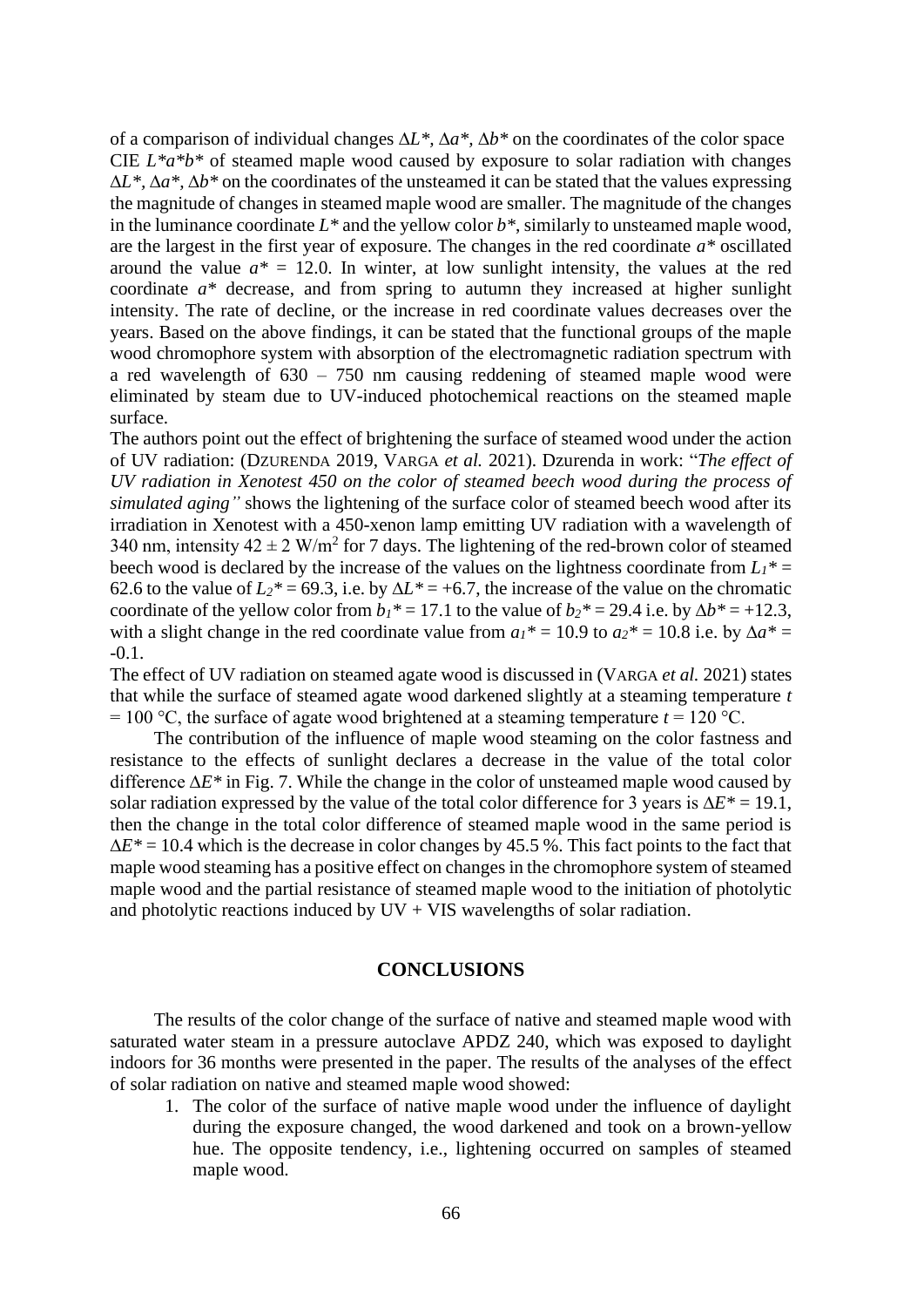- 2. The measured changes in values at the coordinates of the color space CIE  $L^*a^*b^*$  caused by solar radiation in native maple wood are:  $\Delta L^* = -15.6$ ;  $\Delta a^* =$  $+ 5.9$ ;  $\Delta b^* = +10.2$  and for steamed maple wood:  $\Delta L^* = +8.2$ ;  $\Delta a^* = -0.2$ ;  $\Delta b^*$  $= + 7.0.$
- 3. The evaluation of the color change of maple wood in the form of the total color difference ∆*E\** shows that the surface of steamed maple wood shows a reduction of color change due to aging by 45.5 %.
- 4. Minor changes in the values of Δ*L\*,* Δ*a\*,* Δ*b\** and the overall color difference Δ*E\** of steamed maple wood indicate a positive effect of steamed wood on the partial resistance of steamed maple wood to the initiation of photolytic reactions induced by  $UV + VIS$  wavelengths of solar radiation.

#### **REFERENCES**

BABIAK, M., KUBOVSKÝ, I., MAMOŇOVÁ, M. 2004. Color space of selected local woods. In: interaction of wood with various forms of energy. Technická univerzita vo zvolene. 113 – 117. ISBN 80-228-1429-6.

BANSKI, A., DUDIAK, M. 2019. Dependence of color on the time and temperature of saturated water steam in the process of thermal modification of beech wood. In AIP conference proceedings*.* ISSN 0094-243X. DOI: 10.1063/1.5114731

BAAR, J., GRYC, V. 2012. The analysis of tropical wood discoloration caused by simulated sunlight. In Europen journal of wood and wood products. 70: 1-3, 263-269. doi: 10.1007/S00107-011-0551-1 DENES, L., LANG, E.M. 2013. Photodegradation of heat-treated hardwood veneers. In Journal of

Photochemistry and Photobiology B: Biology 118: 9-15.

DZURENDA, L. 2018. Hues of *Acer platanoides* L. resulting from processes of thermal treatment with saturated steam. In Drewno 61(202): 165-176. DOI: 10.12841/wood.1644-3985.241.11

DZURENDA, L. 2019. The effect of UV radiation in Xenotest 450 on the colour of steamed beech wood during the process of simulated ageing. In Annals of Warsaw University of Life Sciences. Forestry and Wood Technology. No 106: 114-119. ISSN 1898-5912.

DZURENDA, L., DUDIAK, M. 2020. The effect of the temperature of saturated water steam on the colour change of wood *Acer pseudoplatanus L*. In Acta Facultatis Xylologiae Zvolen, 2020, 62(1), 19–28. DOI: 10.17423/afx.2020.62.1.02

DZURENDA, L., DUDIAK, M., BANSKI, A. 2020. Influence of UV radiation on color stability of natural and thermally treated maple wood with saturated water steam. In Innovations in woodworking and engineering design: international scientific journal. pp. 36-41. ISSN 1314-6149.

DZURENDA, L. 2020. Drying of Steaming Maple Timber in Drying Kilns, While Preserving the Color Acquired by the Wood Steaming Process., In MATEC Web of Conferences 328, 04004 (2020), XXII. AEaNMiFMaE-2020.

GANDELOVÁ, L., HORÁČEK., P., ŠLEZINGEROVÁ., J. 2009. Nauka o dřevě. Mendelova zemědělská a lesnická univerzita v Brně, 176 p. ISBN 978-80-7375-312-2.

GEFFERTOVÁ, J., GEFFERT, A., VÝBOHOVÁ, E. 2018. The effect of UV irradiation on the colour change of the spruce wood. In Acta Facultatis Xylologiae Zvolen, 2018, 60(1), 41–50.

HON D.S.N. 2001. Weathering and photochemistry in wood. In Hon D.S.N., Shiraishi, N. Wood and cellulosic chemistry. 2nd edition. New York: MarcelDekker, p. 513 – 546. ISBN 9780824700249.

HRVOĽ, J., TOMLAIN, J., 1997. Žiarenie v atmosfére. [Radiation in the atmosphere],1 vyd. Bratislava, Univerzita Komenského v Bratislave, 136 p. ISBN 80-223-1088-3.

CHANG, T. C., CHANG H. T., CHANG S. T. 2010. Influences of extractives on the photodegradation of wood. In Polymer Degradation and Stability, (95). 516–521. DOI: 10.1016/j.polymdegradstab.2009.12.024

KÚDELA, J., KUBOVSKÝ, I. 2016. Accelerated-ageing-induced photo-degradation of beech wood surface treated with selected coating materials. In Acta Facultatis Xylologiae Zvolen: Technická univerzita vo Zvolene. 2. s. 27-36. DOI: 10.17423/afx.2016.58.2.03